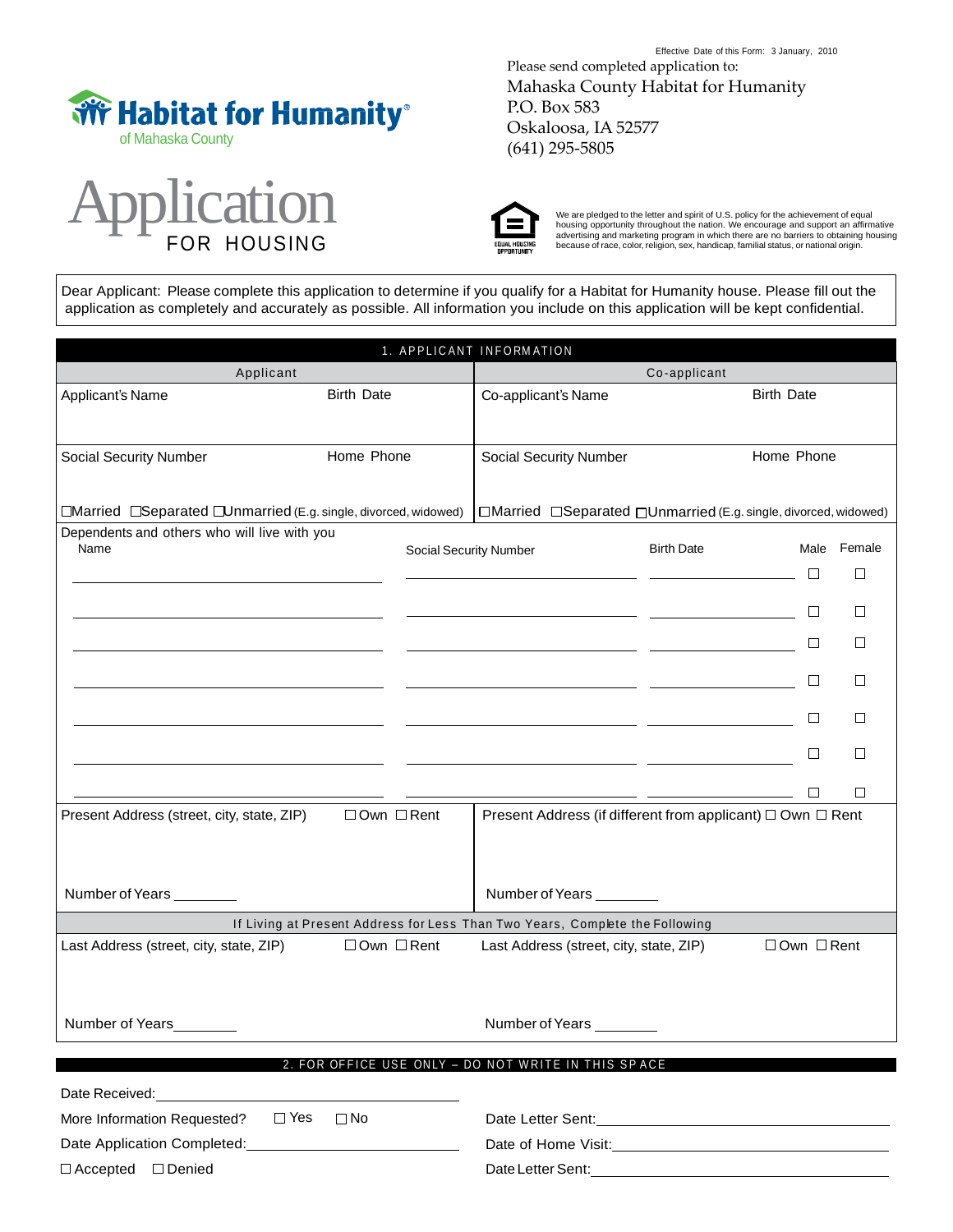| 3. Willingness to Partner                                                                                                                                                                                                                                                                               |                   |        |    |
|---------------------------------------------------------------------------------------------------------------------------------------------------------------------------------------------------------------------------------------------------------------------------------------------------------|-------------------|--------|----|
| To be considered for a Habitat home, you and your family must be willing to complete a certain number of "sweat-equity" hours. Your help in build-<br>ing your home and the homes of others is called "sweat equity," and may include clearing the lot, painting, helping with construction, working in |                   |        |    |
| the Habitat office, attending homeownership classes or other approved activities.                                                                                                                                                                                                                       |                   | Yes    | No |
| I AM WILLING TO COMPLETE THE REQUIRED SWEAT-EQUITY HOURS:                                                                                                                                                                                                                                               | Applicant:        | П      | □  |
|                                                                                                                                                                                                                                                                                                         | Co-applicant:     | $\Box$ | □  |
| <b>Present Housing Conditions</b>                                                                                                                                                                                                                                                                       |                   |        |    |
| Number of bedrooms (please circle) 1<br>2 3<br>4<br>-5                                                                                                                                                                                                                                                  |                   |        |    |
| Other rooms in the place where you are currently living:                                                                                                                                                                                                                                                |                   |        |    |
| $\Box$ Kitchen<br>$\Box$ Bathroom<br>$\Box$ Living Room<br>$\Box$ Dining Room<br>$\Box$ Other (please describe)                                                                                                                                                                                         |                   |        |    |
| If you rent your residence, what is your monthly rent payment? \$<br>/month<br>(Please supply a copy of your lease or a copy of a money order receipt or canceled rent check.)                                                                                                                          |                   |        |    |
| Name, address and phone number of current landlord:<br>In the space below, describe the condition of the house or apartment where you live. Why do you need a Habitat home?<br>5. Property Information                                                                                                  |                   |        |    |
|                                                                                                                                                                                                                                                                                                         |                   |        |    |
| If you own your residence, what is your monthly mortgage payment? \$<br>/month                                                                                                                                                                                                                          | Unpaid Balance \$ |        |    |

Effective Date of this Form: 3 January, 2010

Is there a mortgage on the land? No Yes If yes: Monthly Payment \$ Unpaid Balance \$

If you are approved for a Habitat home, how should your name(s) appear on the legal documents?

Do you own land?  $\square$  No  $\square$  Yes (If yes, please describe, including location)

| 6. Employment Information                        |  |                                           |                                                                                  |                       |                       |
|--------------------------------------------------|--|-------------------------------------------|----------------------------------------------------------------------------------|-----------------------|-----------------------|
| Applicant                                        |  |                                           | Co-applicant                                                                     |                       |                       |
| Name and Address of current employer             |  | Years on This Job                         | Name and Address of current employer                                             |                       | Years on This Job     |
|                                                  |  |                                           |                                                                                  |                       |                       |
|                                                  |  | Monthly (gross) Wages                     |                                                                                  |                       | Monthly (gross) Wages |
|                                                  |  | \$                                        |                                                                                  |                       | ა                     |
| <b>Type of Business</b><br><b>Business Phone</b> |  | <b>Business Phone</b><br>Type of Business |                                                                                  |                       |                       |
|                                                  |  |                                           |                                                                                  |                       |                       |
|                                                  |  |                                           | If working at current job less than one year, complete the following information |                       |                       |
| Name and Address of <b>last</b> employer         |  | Years on This Job                         | Name and Address of <b>last</b> employer                                         |                       | Years on This Job     |
|                                                  |  |                                           |                                                                                  |                       |                       |
|                                                  |  | Monthly (gross) Wages                     |                                                                                  |                       | Monthly (gross) Wages |
|                                                  |  | \$                                        |                                                                                  |                       | \$                    |
| <b>Type of Business</b><br><b>Business Phone</b> |  | Type of Business                          |                                                                                  | <b>Business Phone</b> |                       |
|                                                  |  |                                           |                                                                                  |                       |                       |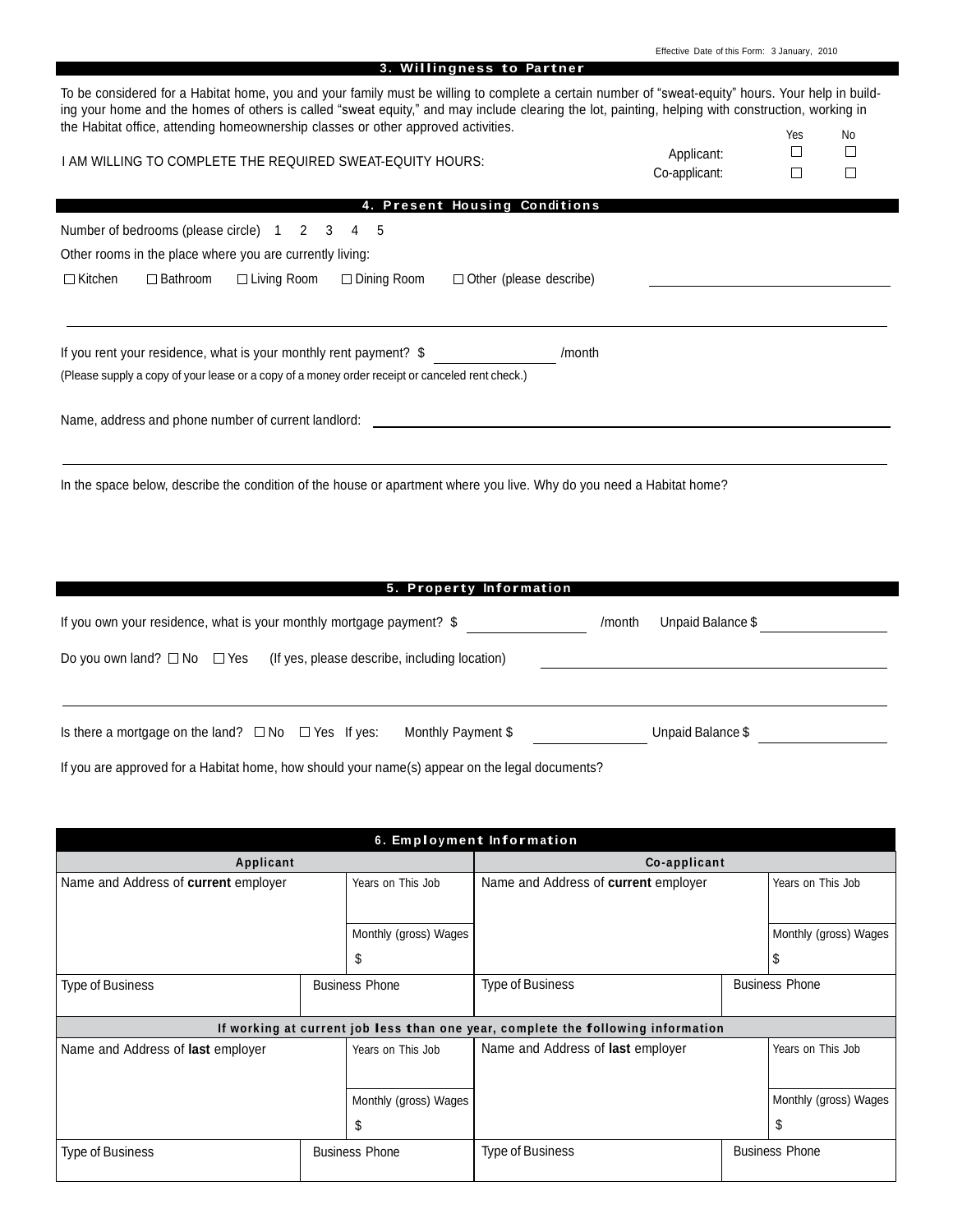|  |  | Effective Date of this Form: 3 January, 2010 |  |
|--|--|----------------------------------------------|--|

| Ellective Date of this Form. 3 January, 2010<br>7. Monthly Income And Combined Monthly Bills                                                                                                                                                |           |              |                                                            |                                                                                                                                                                                                                                     |                                  |
|---------------------------------------------------------------------------------------------------------------------------------------------------------------------------------------------------------------------------------------------|-----------|--------------|------------------------------------------------------------|-------------------------------------------------------------------------------------------------------------------------------------------------------------------------------------------------------------------------------------|----------------------------------|
| Gross monthly income                                                                                                                                                                                                                        | Applicant | Co-Applicant | <sup>2</sup> others in household                           | 3monthly bills                                                                                                                                                                                                                      | monthly Amount                   |
| <sup>1</sup> Base employment Income                                                                                                                                                                                                         | \$        | \$           | \$                                                         | Rent                                                                                                                                                                                                                                | \$                               |
| <b>TANF</b>                                                                                                                                                                                                                                 |           |              |                                                            | <b>Utilities</b>                                                                                                                                                                                                                    |                                  |
| Food Stamps                                                                                                                                                                                                                                 |           |              |                                                            | Car Payments                                                                                                                                                                                                                        |                                  |
| Social Security                                                                                                                                                                                                                             |           |              |                                                            | Insurance                                                                                                                                                                                                                           |                                  |
| SSI                                                                                                                                                                                                                                         |           |              |                                                            | Child Care                                                                                                                                                                                                                          |                                  |
| <b>Disability</b>                                                                                                                                                                                                                           |           |              |                                                            | School Lunch                                                                                                                                                                                                                        |                                  |
| Alimony                                                                                                                                                                                                                                     |           |              |                                                            | Average Credit Card Payment                                                                                                                                                                                                         |                                  |
| <b>Child Support</b>                                                                                                                                                                                                                        |           |              |                                                            | Student Loans                                                                                                                                                                                                                       |                                  |
| Other                                                                                                                                                                                                                                       |           |              |                                                            | Alimony/Child Support                                                                                                                                                                                                               |                                  |
| total                                                                                                                                                                                                                                       | \$        | \$           | \$                                                         | total                                                                                                                                                                                                                               | \$                               |
| <sup>1</sup> Self-employed applicant(s) may be required to provide additional docu-<br>mentation such as tax returns and financial statements.<br><sup>3</sup> Please attach copies of last month's bills.<br>and how will you pay it back? |           |              | Name<br>8. Source of Down Payment And Closing Costs        | <sup>2</sup> List additional household members over 18 who receive income:<br>Age<br>Where will you get the money to make the down payment (for example, savings or parents)? If you borrow the money, who will you borrow it from, | Monthly Income<br>\$<br>\$<br>\$ |
|                                                                                                                                                                                                                                             |           |              | 9. Assets                                                  |                                                                                                                                                                                                                                     |                                  |
| Name and Address of Bank, Savings & Loan, or Credit Union:                                                                                                                                                                                  |           |              | List checking and savings accounts below                   |                                                                                                                                                                                                                                     |                                  |
|                                                                                                                                                                                                                                             |           |              |                                                            | Name and Address of Bank, Savings & Loan, or Credit Union:                                                                                                                                                                          |                                  |
| Account Number:                                                                                                                                                                                                                             |           | Balance \$   | Account Number:                                            | Balance \$                                                                                                                                                                                                                          |                                  |
| Name and Address of Bank, Savings & Loan, or Credit Union:                                                                                                                                                                                  |           |              |                                                            | Name and Address of Bank, Savings & Loan, or Credit Union:                                                                                                                                                                          |                                  |
| Account Number:                                                                                                                                                                                                                             |           | Balance \$   | Account Number:                                            | Balance \$                                                                                                                                                                                                                          |                                  |
| Name and Address of Bank, Savings & Loan, or Credit Union:                                                                                                                                                                                  |           |              | Name and Address of Bank, Savings & Loan, or Credit Union: |                                                                                                                                                                                                                                     |                                  |
| Account Number:                                                                                                                                                                                                                             |           | Balance \$   | Account Number:                                            | Balance \$                                                                                                                                                                                                                          |                                  |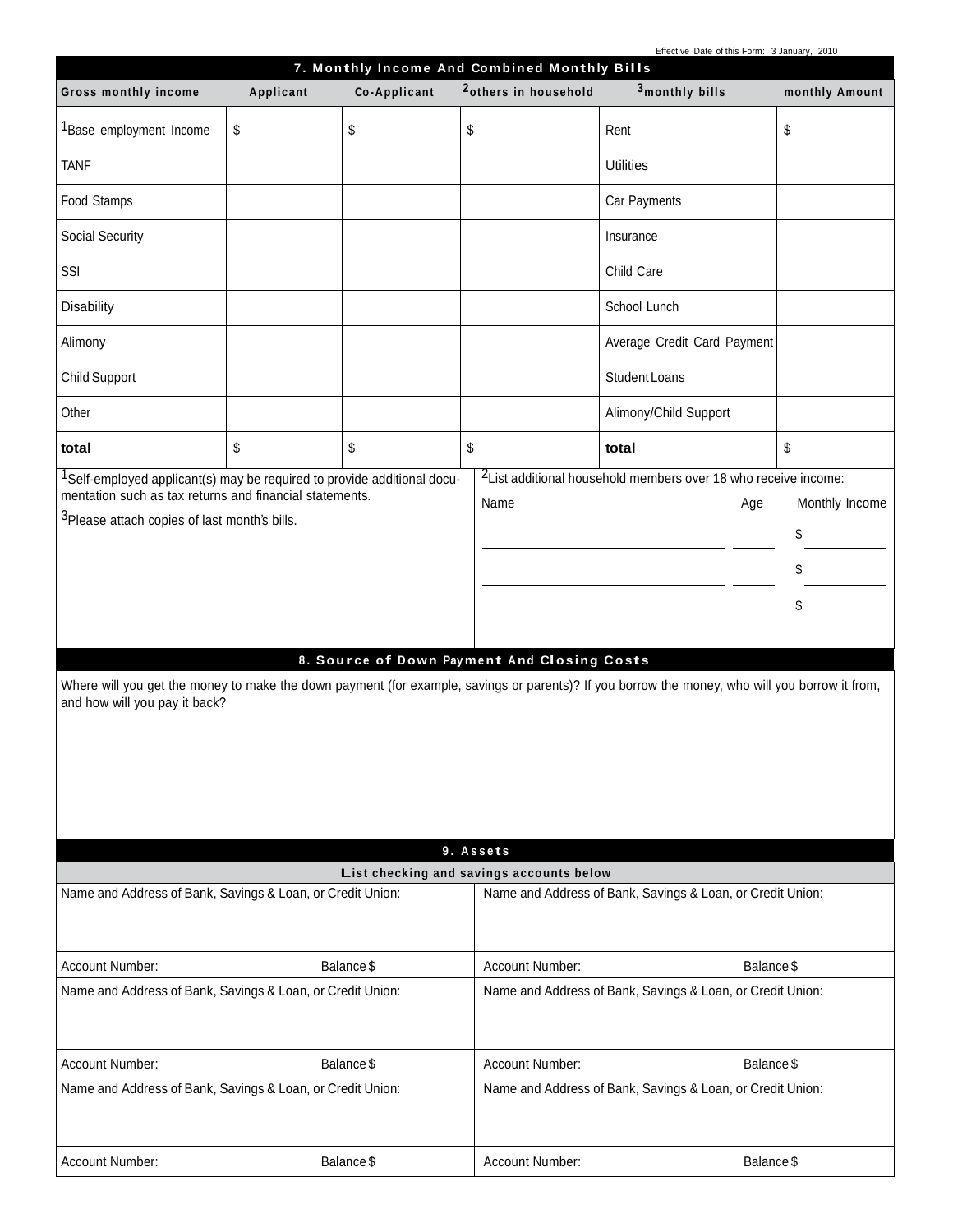| Do you own a:         | Yes | No | Do you own a: | Yes | <b>No</b> |
|-----------------------|-----|----|---------------|-----|-----------|
| Boat                  |     |    | (#1)<br>Car   |     |           |
| Camper/RV/Mobile Home |     |    | Make and Year |     |           |
| Extra Vehicle/ATV/ETC |     | ⊏  | Car $(H2)$    |     |           |
| Swimming Pool         |     |    | Make and Year |     |           |

Effective Date of this Form: 3 January, 2010

|                                       |                          |                         | 10. Debt                                                                                     |                          |                         |
|---------------------------------------|--------------------------|-------------------------|----------------------------------------------------------------------------------------------|--------------------------|-------------------------|
|                                       |                          |                         | To whom do you and the co-applicant owe money?                                               |                          |                         |
| column 1                              |                          |                         | column <sub>2</sub>                                                                          |                          |                         |
| Car                                   | Monthly<br>Payment<br>\$ | Unpaid<br>Balance<br>\$ | <b>Cell Phone Contracts</b>                                                                  | Monthly<br>Payment<br>\$ | Unpaid<br>Balance<br>\$ |
|                                       | Mos. left to pay:        |                         |                                                                                              | Mos. left to pay:        |                         |
| Furniture, Appliances and Televisions | Monthly                  | Unpaid                  | other money You owe                                                                          |                          |                         |
|                                       | Payment<br>\$            | Balance<br>\$           | Name and Address of Company                                                                  | Monthly<br>Payment       | Unpaid<br>Balance       |
|                                       | Mos. left to pay:        |                         |                                                                                              | \$                       | \$                      |
| Credit Card<br>Monthly<br>Unpaid      |                          | Mos. left to pay:       |                                                                                              |                          |                         |
|                                       | Payment<br>\$            | Balance<br>\$           | Alimony/Child Support                                                                        | \$                       | /month                  |
|                                       | Mos. left to pay:        |                         | Job-related expenses                                                                         | \$                       | /month                  |
| Medical                               | Monthly<br>Payment       | Unpaid<br>Balance       | (Child Care, Union Dues, etc.)                                                               | \$                       | /month                  |
|                                       | \$                       | \$                      | column 2: subtotal of payments                                                               | \$                       | /month                  |
|                                       | Mos. left to pay:        |                         | column 1: subtotal of payments                                                               | \$                       | /month                  |
| column 1: subtotal of payments        | \$                       | /month                  | total monthly expenses                                                                       | \$                       | /month                  |
|                                       |                          |                         | 11. Declarations                                                                             |                          |                         |
|                                       |                          |                         | Please check the box that best answers the following questions for you and the co-applicant. |                          |                         |
|                                       |                          |                         | Annlicant                                                                                    |                          | Co-annlicant            |

|                                                                  | Applicant     |              | Co-applicant  |              |
|------------------------------------------------------------------|---------------|--------------|---------------|--------------|
| a. Do you have any debt because of a court decision against you? | $\square$ Yes | $\square$ No | $\square$ Yes | $\square$ No |
| b. Have you been declared bankrupt within the past seven years?  | $\square$ Yes | $\square$ No | $\Box$ Yes    | $\square$ No |
| c. Have you had property foreclosed on in the past seven years?  | $\Box$ Yes    | $\square$ No | □ Yes         | $\square$ No |
| d. Are you currently involved in a lawsuit?                      | $\Box$ Yes    | $\square$ No | $\Box$ Yes    | $\square$ No |
| e. Are you paying alimony or child support?                      | $\Box$ Yes    | $\square$ No | $\Box$ Yes    | $\square$ No |
| Are you a U.S. citizen or permanent resident?                    | ∩ Yes         | $\Box$ No    | $\Box$ Yes    | $\Box$ No    |

If you answered "yes" to any question **a** through **e**, or "no" to question **f**, please explain on a separate piece of paper.

## **<sup>12</sup> . Authori z ation And Re lease**

I understand that by filing this application, I am authorizing Habitat for Humanity to evaluate my actual need for a Habitat home, my ability to repay the no-interest loan and other expenses of homeownership and my willingness to be a partner family. I understand that the evaluation will include personal visits, a credit check, and employment verification. I have answered all the questions on this application truthfully. I understand that if I have not answered the questions truthfully, my application may be denied, and that even if I have already been selected to receive a Habitat home, I may be disqualified from the program. The original or a copy of this application will be retained by Habitat for Humanity even if the application is not approved.

I also understand that Habitat for Humanity screens all potential staff (whether paid or unpaid), board members and applicant families on the sex offender registry, and that by completing this application, I am submitting myself and all persons listed on the first page of the application to such an inquiry. I further understand that by completing this application, I am submitting myself and all persons listed on the first page of the application to a criminal background check.

| <b>Applicant Signature</b>                                                                                                                | Date | Co-applicant Signature | Date |  |  |
|-------------------------------------------------------------------------------------------------------------------------------------------|------|------------------------|------|--|--|
|                                                                                                                                           |      |                        |      |  |  |
|                                                                                                                                           |      |                        |      |  |  |
| please note: If more space is needed to complete any part of this application, please use a separate sheet of paper and attach it to this |      |                        |      |  |  |
| application. Please mark your additional comments with "A" for Applicant or "C" for Co-applicant.                                         |      |                        |      |  |  |